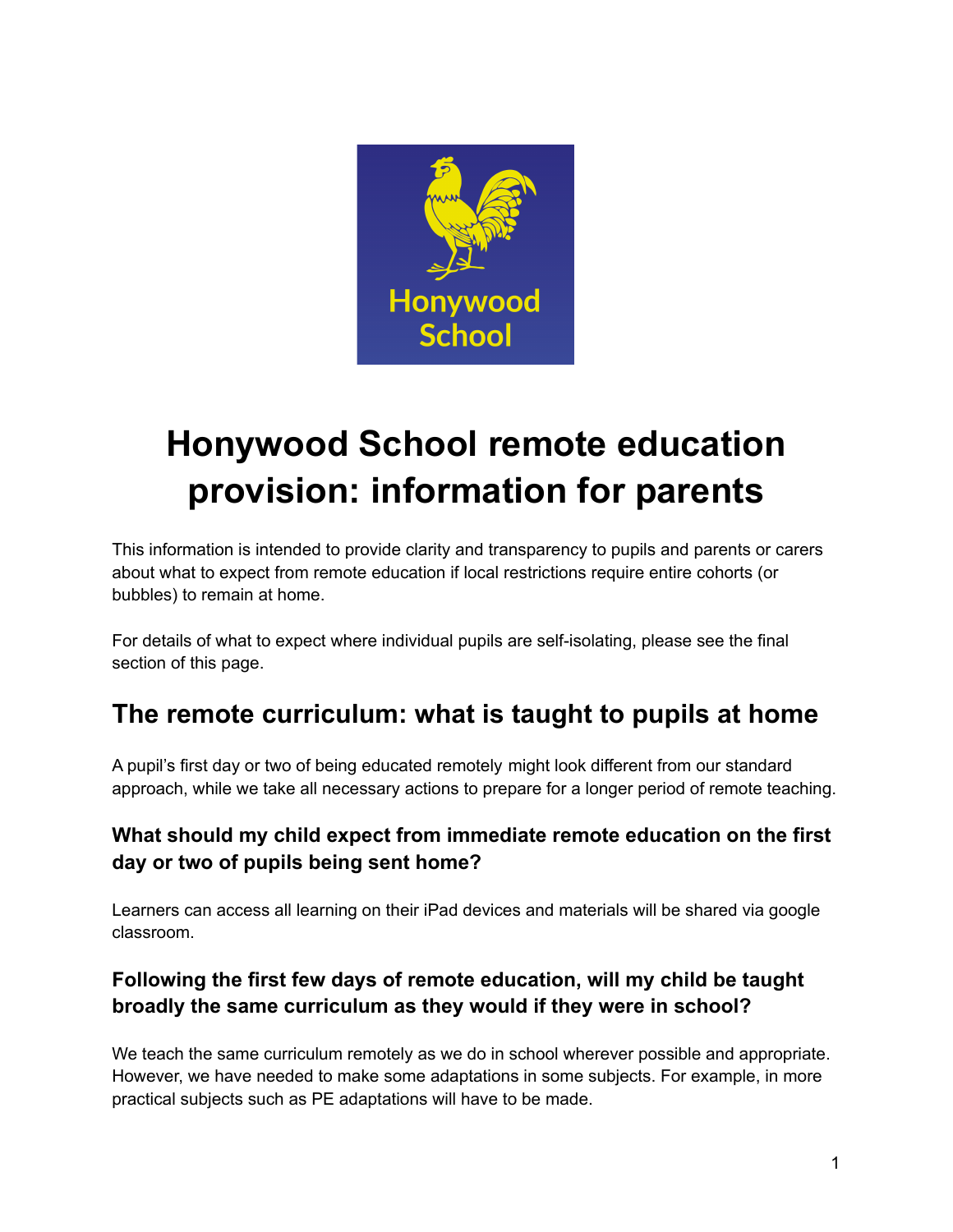# **Remote teaching and study time each day**

### **How long can I expect work set by the school to take my child each day?**

We expect that remote education (including remote teaching) will take pupils broadly a minimum of 300 minutes a day .

Independent study will be given on top as per the usual expectations per cohort.

# **Accessing remote education**

#### **How will my child access any online remote education you are providing?**

All learners can use their iPad device to access the google suite and learning provided. They have their Honywood personal email address so they can communicate with all staff should they require to do so.

Google Meets will be used for a 'live' introduction to every session throughout the scheduled timetabled day. Then a combination of approaches will be used (see below).

### **If my child does not have digital or online access at home, how will you support them to access remote education?**

Hard copies of materials can be requested should a learner not have remote access. Please email the Cohort Leader in this case so this can be arranged.

### **How will my child be taught remotely?**

We use a combination of the following approaches to teach pupils remotely:

- · 'Live' teaching via 'google meets'.
- Pre-recorded teaching video/audio recordings made by teachers.
- Printed paper packs produced by teachers (e.g. workbooks, worksheets)
- Textbooks and reading books pupils have at home
- Commercially available websites supporting the teaching of specific subjects or areas, including video clips or sequences. White Rose maths is an example.

# **Engagement and feedback**

**What are your expectations for my child's engagement and the support that we as parents and carers should provide at home?**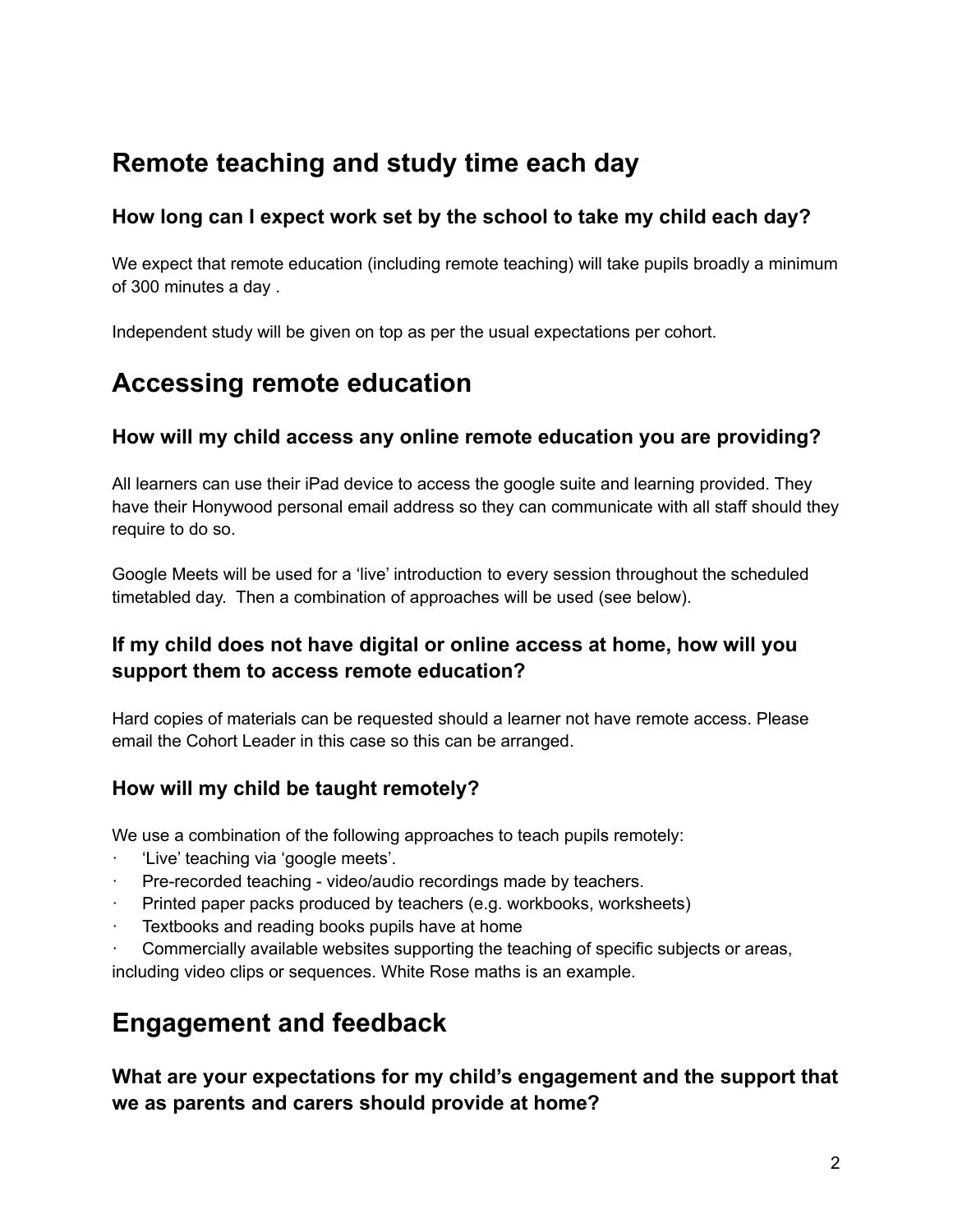# **Learners working from home:**

·

·

| <b>Start</b>    | 8.45am          |
|-----------------|-----------------|
| LS <sub>1</sub> | $8.45 - 10.00$  |
| <b>Break</b>    | $10.00 - 10.15$ |
| LS <sub>2</sub> | $10.15 - 11.30$ |
| LS <sub>3</sub> | 11.30 - 12.45   |
| Lunch           | $12.45 - 13.15$ |
| LS4             | $13.15 - 14.30$ |
| LS5             | 14.30 - 15.00   |

**Timings:** The virtual learning sessions will take place according to the timetable:

#### **Registration & start of Learning Sessions:**

All sessions will start with a live register between the teacher and learners in the class to ensure all learners are present and prepared to engage in the learning for that session. The live start to the session will last between 5 -15 minutes. After this the session will then either move to a pre-recorded session with the teacher available to offer support and feedback via email / google classroom or will continue as a live session with the teacher leading the session remotely.

#### **Dress Code:**

Learners at home need to be dressed appropriately for the virtual sessions. As part of this, all learners must be wearing their school jumper in a clearly visible way. Learners not following this dress code and/or not dressed appropriately will not be allowed to attend the virtual learning sessions.

#### **Equipment:**

·

·

Learners must have all equipment with them to hand including stationery and a fully charged iPad.

#### **Behaviour:**

The normal school behaviour policy is still applicable. Should learners fail to meet our expectations they may be removed from the live learning sessions and prevented from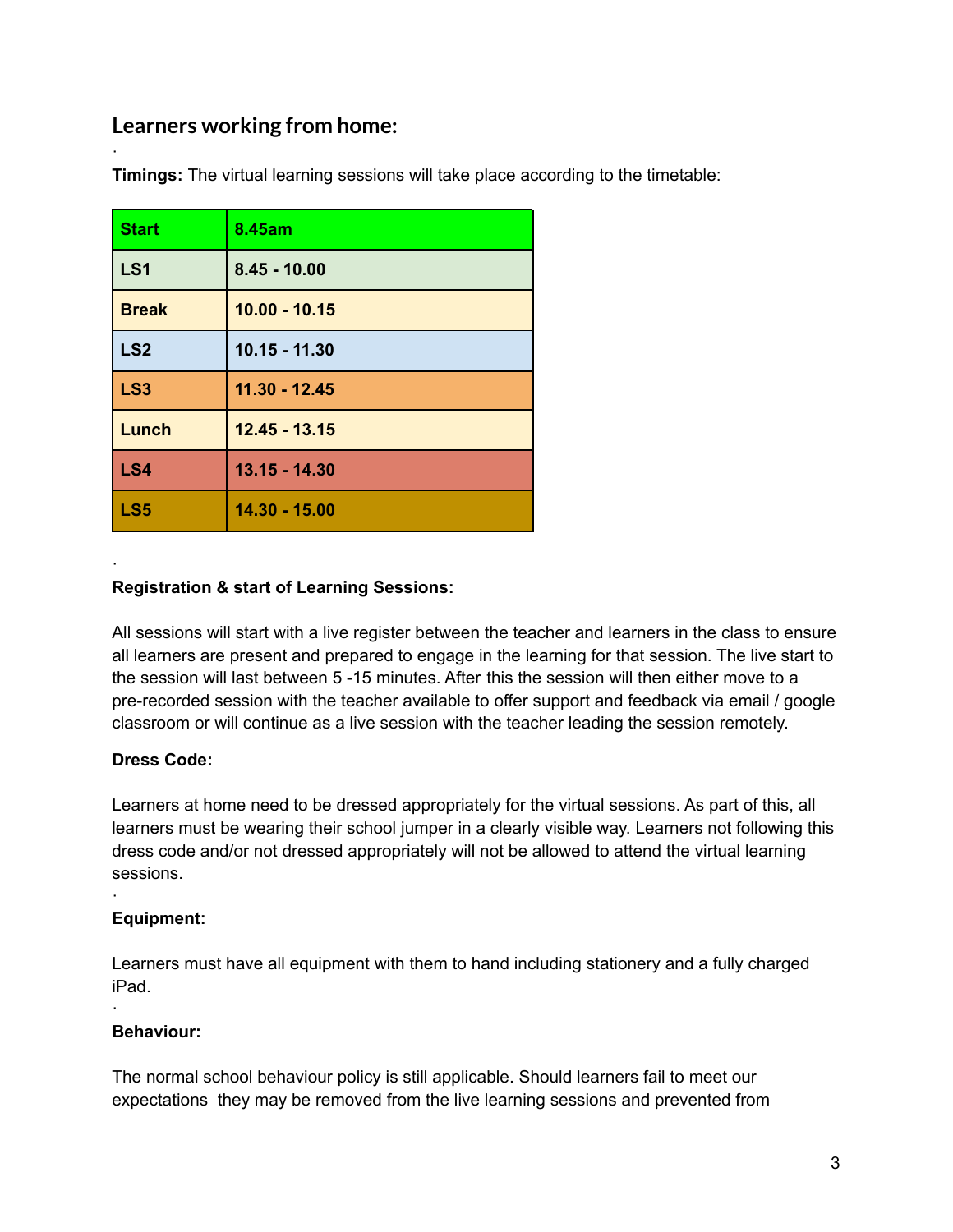attending future live sessions. Learners may also face further consequences upon their return to school post-lockdown.

#### **Cameras & Microphones:**

At the start of each session all learners should have their cameras and microphones turned on. It will then be at the teacher's discretion as to whether microphones need to be muted and cameras turned off for the remainder of the learning session; learners will be told this directly by the class teacher.

#### **Recording of sessions**:

We do not intend on recording any of the live engagement in learning. If this plan changes, parents will be informed and consent requested. If any learner records any part of their learning session and/or edits any part of a pre-recorded learning session, they will face significant consequences. No individual has the rights/permissions to share and/or edit footage from these sessions via social media, messaging or any other platform. If any learner is found to have done this, they will be prevented from accessing any further live or pre-recorded sessions and will be provided with alternative material to work from. Consequences will be implemented as appropriate.

#### **Technical Support**:

Any technical difficulties with online learning please email: helpdesk@honywoodschool.com.

#### **Illness & Absence**:

Illness / absence from either virtual or physical school should be reported in the usual way via email to: attendance@honywoodschool.com

#### **Exercise Books**:

Should learners require new exercise books, these are available from school and can be collected from the main hall between **9am - 3pm, Monday to Friday.** Books handed in by learners to teaching staff prior to remote learning commencing will be made available for collection.

### **How will you check whether my child is engaging with their work and how will I be informed if there are concerns?**

Should remote learning be longer than 5 days, a weekly welfare check will take place where a member of staff will call home to check on the learner, their well-being and mental health. In addition to this, every three weeks subject teachers will review engagement in learning. Where